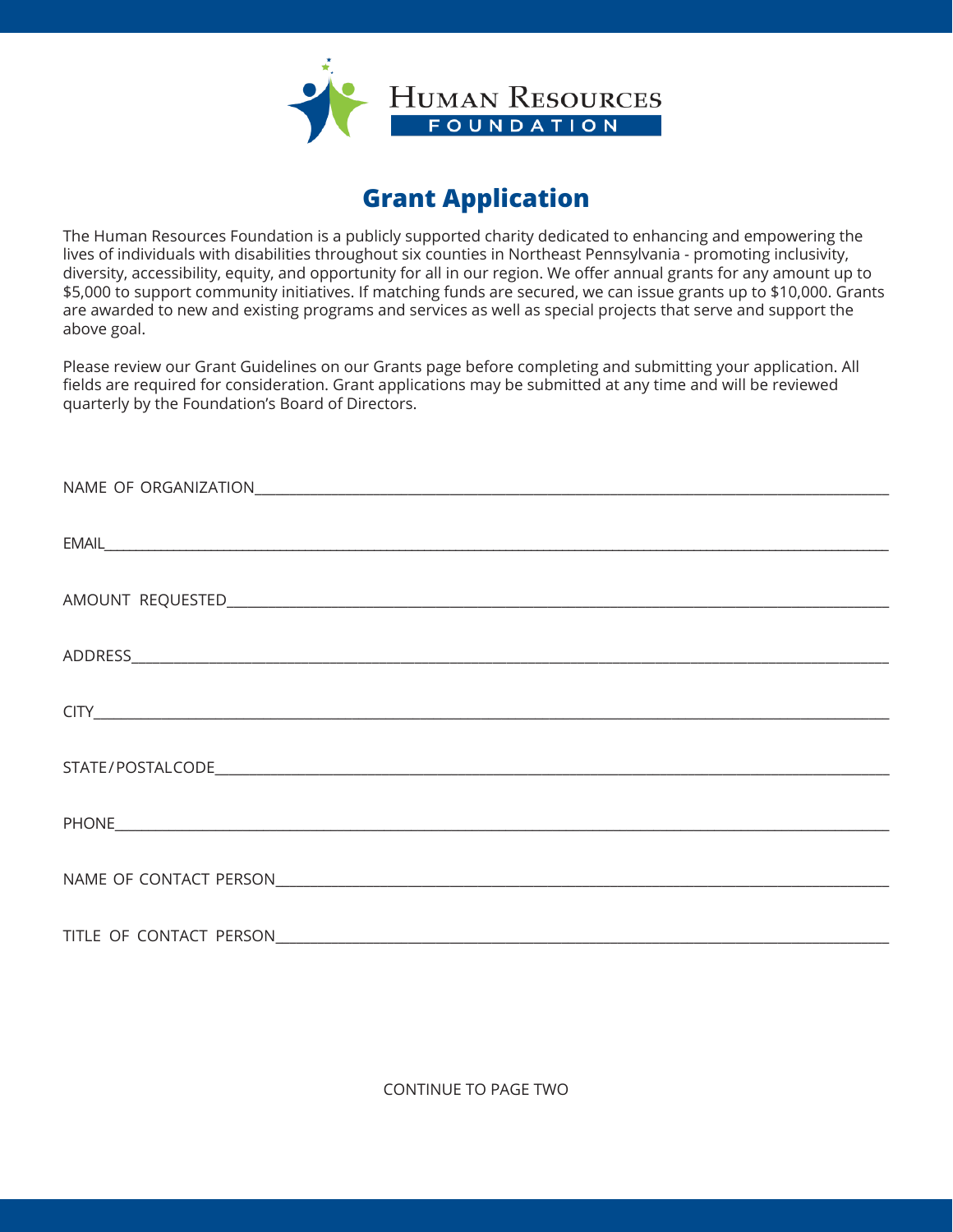

## **TELL US ABOUT YOUR FUNDING REQUEST**

A BRIEF DESCRIPTION OF YOUR ORGANIZATION

A BRIEF OVERVIEW OF THE PROGRAM, SERVICE OR SPECIAL PROJECT

DEMONSTRATE HOW PROGRAM, SERVICE OR PROJECT MEETS AT LEAST ONE AREA OF INTEREST (SEE GRANT GUIDELINES FOR AREAS OF INTEREST).

WHAT IS THE EXPECTED/PROJECTED # OF PEOPLE WHO WILL BE SUPPORTED THROUGH THIS PROGRAM, SERVICE, OR SPECIAL PROJECT?

DO YOU SERVE AND SUPPORT INDIVIDUALS FROM MULTIPLE PA COUNTIES? INDIVIDUALS OUTSIDE THE STATE THE OF PA? IF SO, CAN YOU PROVIDE A BRIEF REGIONAL BREAKDOWN? (IF NOT APPLICABLE, PLEASE ANSWER N/A)

CONTINUE TO PAGE THREE